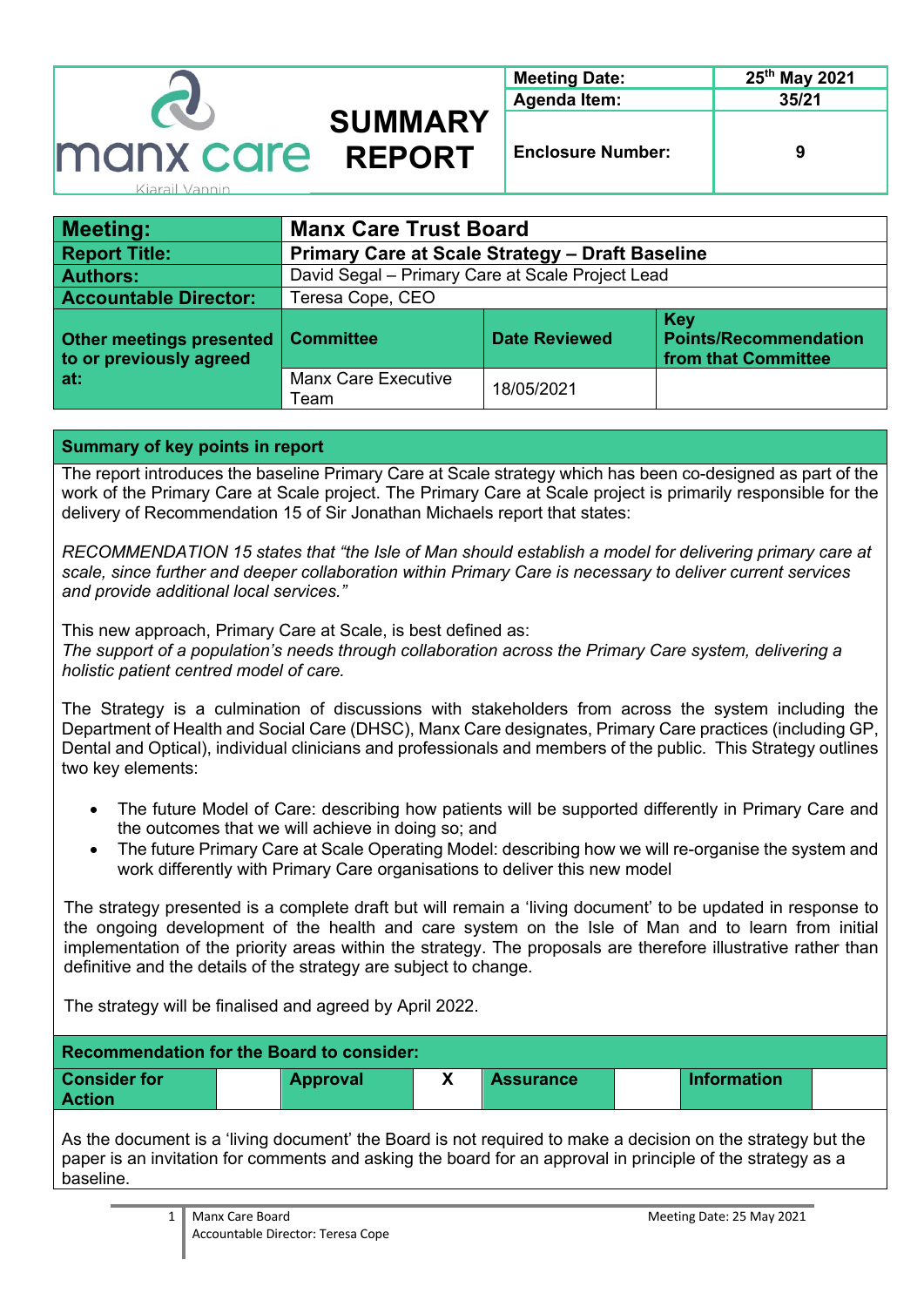| Is this report relevant to compliance with<br>any key standards? YES OR NO |           |            | <b>State specific standard</b>                                                                                                                                                                                                                                                                                                         |  |
|----------------------------------------------------------------------------|-----------|------------|----------------------------------------------------------------------------------------------------------------------------------------------------------------------------------------------------------------------------------------------------------------------------------------------------------------------------------------|--|
| <b>IG Governance Toolkit</b>                                               | <b>NO</b> |            |                                                                                                                                                                                                                                                                                                                                        |  |
| <b>Others (pls specify)</b>                                                |           |            |                                                                                                                                                                                                                                                                                                                                        |  |
| <b>YES or</b><br><b>Impacts and Implications?</b><br><b>NO</b>             |           |            | If yes, what impact or implication                                                                                                                                                                                                                                                                                                     |  |
| <b>Patient Safety and Experience</b>                                       |           | <b>YES</b> | The Primary Care at Scale strategy sets out an innovative<br>new approach to delivering Primary Care services that will<br>improve patient outcomes.                                                                                                                                                                                   |  |
| <b>YES</b><br><b>Financial (revenue &amp; capital)</b>                     |           |            | While the strategy has no specific investment costs or<br>savings attributed to it, the implementation of the strategy<br>will impact both of these areas. The exact investment and<br>savings delivered by the different elements of the strategy<br>will be investigated through subsequent plans and business<br>cases as required. |  |
| <b>OD/Workforce incl H&amp;S</b>                                           |           | <b>YES</b> | The Primary Care at Scale strategy proposes a more<br>dynamic Primary Care workforce to deliver on the future<br>models for Primary Care.                                                                                                                                                                                              |  |
| <b>Equality, Diversity &amp; Inclusion</b>                                 |           | <b>NO</b>  |                                                                                                                                                                                                                                                                                                                                        |  |
| Legal                                                                      |           | <b>NO</b>  |                                                                                                                                                                                                                                                                                                                                        |  |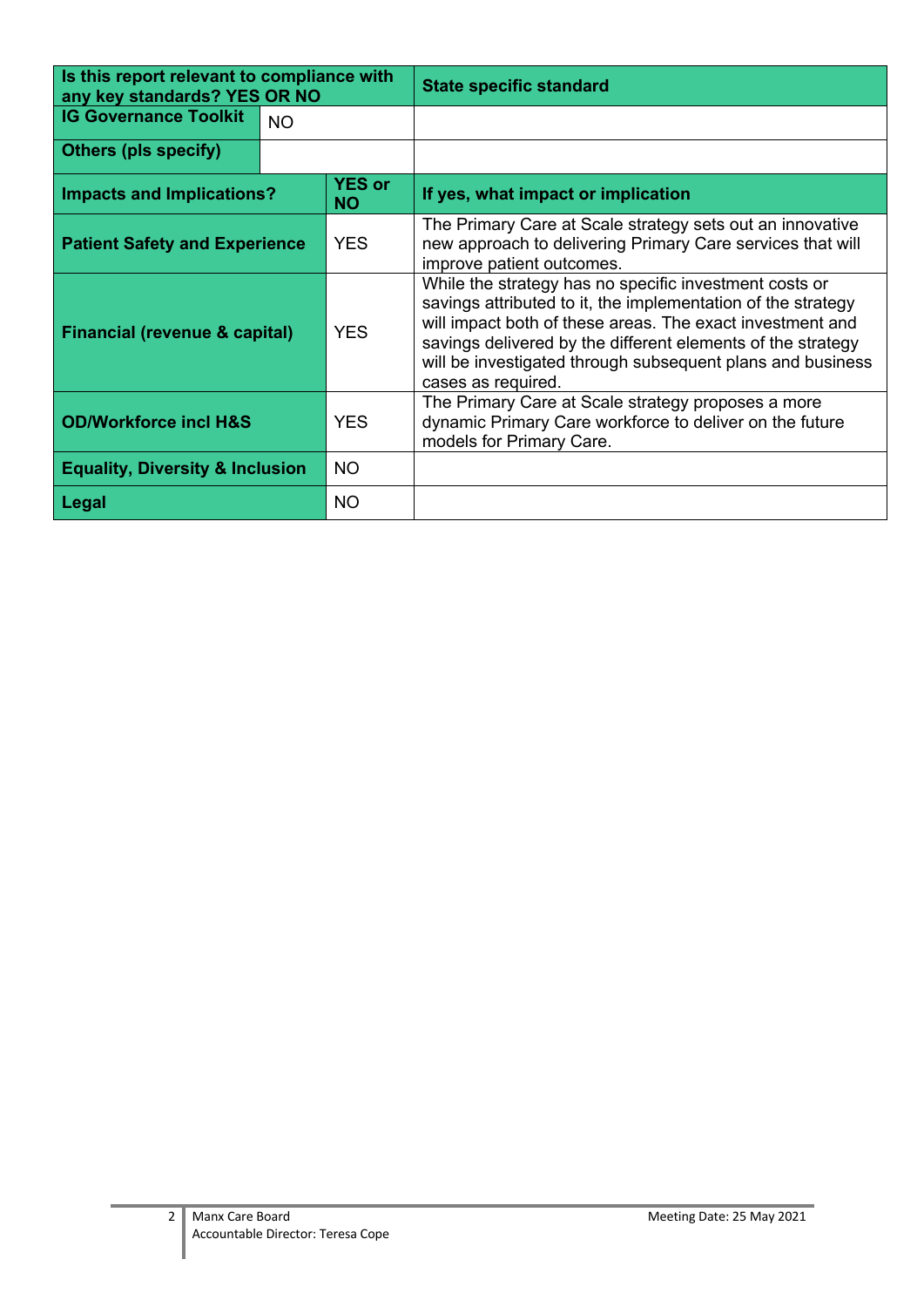## **Section 1: Analysis and supporting detail**

### **Background**

- 1.1 The Primary Care at Scale Strategy is a holistic resident centred approach to re-designing the Primary Care system to deliver better outcomes for residents, staff and the health and care system.
- 1.2 The strategy document includes the following sections:
	- An introduction to the strategy and its purpose
	- Consideration of the current Primary Care system and the need for greater collaboration across each part of Primary Care
	- An outline of the future vision for Primary Care, including the high-level Model of Care
	- An outline of the future Operating Model, including how this will work alongside Manx Care
	- An outline of the model of change that will support the transformation of the Primary Care system now and in the future
	- A roadmap to delivering this change
- 1.3 The strategy is a direct response to recommendation 15 of Sir Jonathan Michael's report:

*"The Isle of Man should establish a model for delivering Primary Care at scale, since further and deeper collaboration within Primary Care is necessary to deliver current services and provide additional local services."*

- 1.4 The recommendation targets the following key outcomes:
	- An increase in the quality of care and consistency in care delivery across Primary Care to improve outcomes for people supported in Primary Care
	- An increase in the resilience of Primary Care and supporting sustainability of the health and care system
	- Organisations, teams, and staff working more effectively together both across the Primary Care and with wider parts of the system; improving outcomes for staff and the patients they support

### **Supporting detail**

1.5 The strategy introduces several new approaches to deliver on these outcomes:

- Development of a dynamic workforce model across Primary Care
- Implementation of a population health management approach
- The introduction of an integrated governance model with Manx Care
- Moving to an outcome-based approach to commissioning
- An adaptive and innovative model of change
- An agreed approach and supporting infrastructure for collaboration and alignment across Primary Care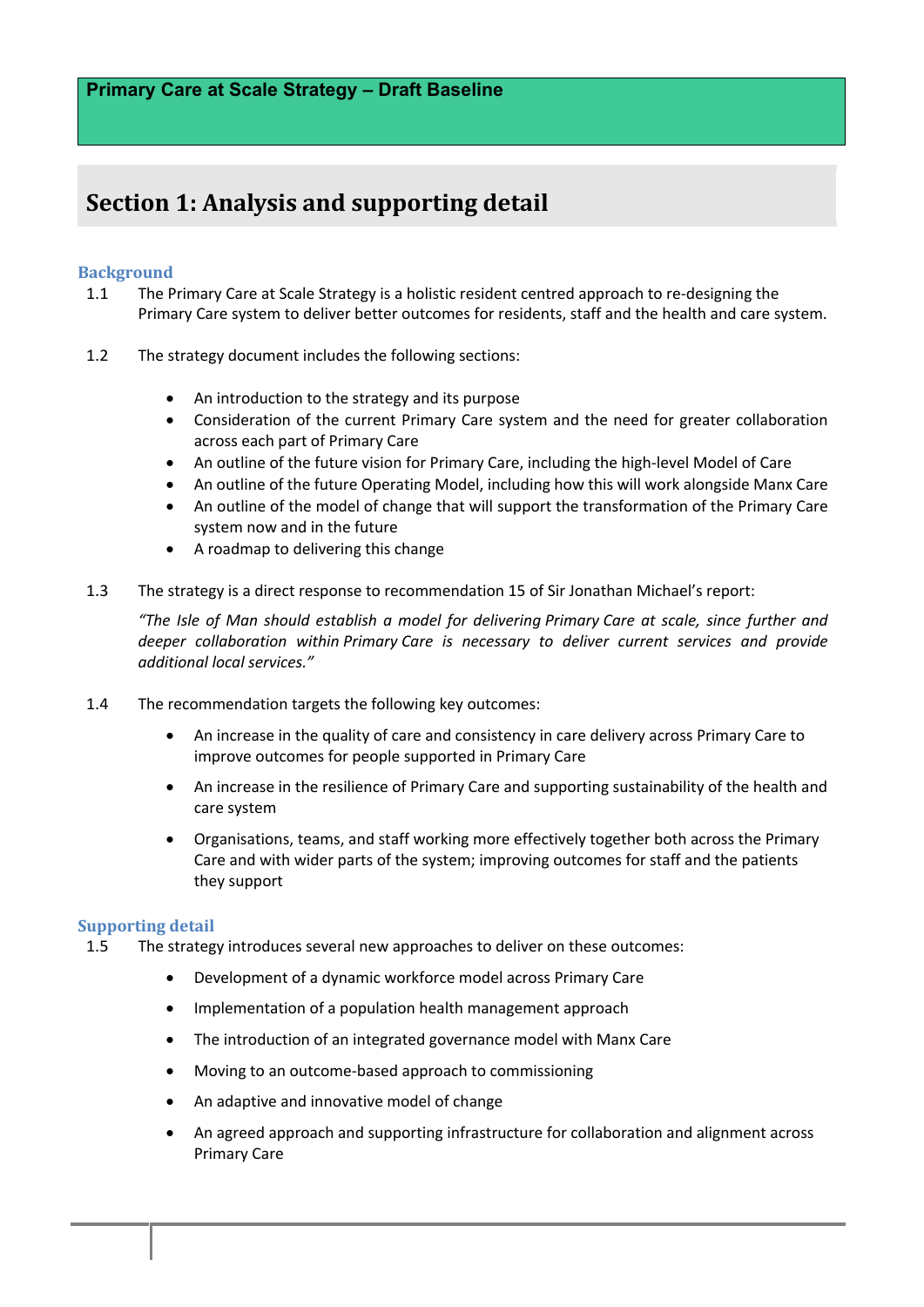1.6 While the development of these elements will take place over a number of years to reach a fully mature system, the implementation of the strategy is focussed primarily over the next two financial years (April 2021 – March 2023). A provisional high level implementation plan can be found in the appendix of the strategy.

# **Section 2: Risks**

- 2.1 As a living document the strategy itself and approval of the strategy as a baseline carries very little risk due to the flexible nature of the approach. One of the purposes of the strategy is to reduce risk by providing a clear direction of travel to deliver on a more innovative approach to Primary Care.
- 2.2 The one key risk is the level of dependency between the scope of this work and wider system work. The scope of the Strategy is specific to the Primary Care at Scale project. There are several dependencies with the wider Transformation Programme and some of its projects, and with other change projects across the system (e.g. the Integrated Care Project), with the document reflecting the current progress/perspectives in those areas. The Primary Care at Scale project will continue to work closely with these projects to ensure alignment and progress key Primary Care priorities. It is important that delivering the strategy is not progressed in a silo within Primary Care – the team will also work closely with Manx Care to ensure that this strategy is 'part of the puzzle' for delivering the wider integrated care agenda.

### **Section 3: Assurance** (please complete as far as is possible)

### **Benchmarking**

- 3.1 The Primary Care at Scale Strategy represents a tailored approach for the Island. Best practice research formed a critical part of its development as well as an extensive period of co-design which received input from over 100 clinicians and professionals working in the health and care system and over 750 residents.
- 3.2 Following the baselining of the strategy a number of its key priorities will be developed in more details with clear delivery plans. These plans will have clear outcomes and timeframes set against them and will be reported against as part of the Transformation Project's delivery planning.
- 3.3 The strategy has been created using the expertise of the Primary Care at Scale project and codesigned with expertise from across the health and care system including the leadership of the DHSC and Manx Care.

### **Triangulation**

3.4 The Primary Care at Scale team will work closely with the Manx Care team to ensure that the delivery of the strategy has a positive impact on the wider ambitions and requirements of Manx Care and the whole health and care system.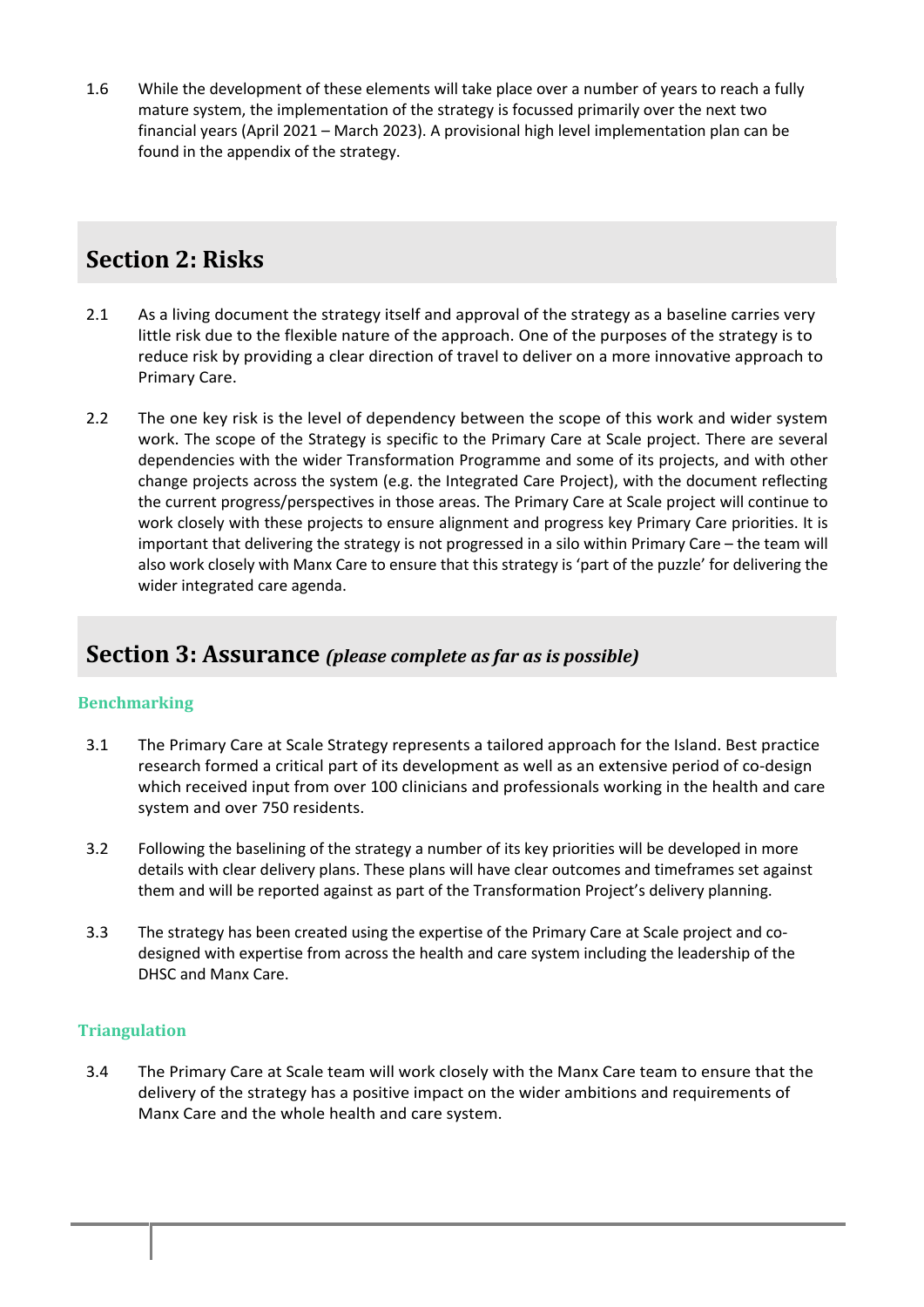### **Engagement**

- 3.5 The content of the strategy was developed through a significant set of engagement activities:
	- Interviews with clinicians and professionals from across the system
	- Focus groups and working groups
	- Workshops with groups of clinicians and professionals
	- Surveys, including resident surveys and staff surveys
	- Resident focus groups

### **Section 4: Implications** (please complete as far as is possible)

### **Strategic Aims**

- 4.1 The approval of this strategy as a baseline will provide a clear sense of direction and allow for the initial priority elements of the strategy to be progressed.
- 4.2 The progression of these initial priorities will follow the principles of continuous improvements and will be a key source of intelligence for improving the approach documented in the strategy as well.

### **Equalities, diversity and inclusion**

4.3 n/a

### **Culture and People**

- 4.4 Central to the strategy is how we work more collaboratively as a Primary Care system and more dynamically to better support the residents of the island.
- 4.5 The Primary Care at Scale project has been working with and will continue to work with the Workforce and Culture project to ensure that the strategy complements the broader work regarding culture and people.

### **Integration**

- 4.6 The proposed model of care will bring both vertical and horizontal integration with the Primary Care system.
- 4.7 Clinicians and professionals from across all parts of the system will be enabled to work more effectively together.

### **Financial**

4.8 Financial investment to support specific elements of the strategy will require subsequent business cases. Some of these initial business cases have already been submitted and approved as part of the budgets approved in February 2021.

### **Compliance - Legal/Regulatory**

4.9 n/a